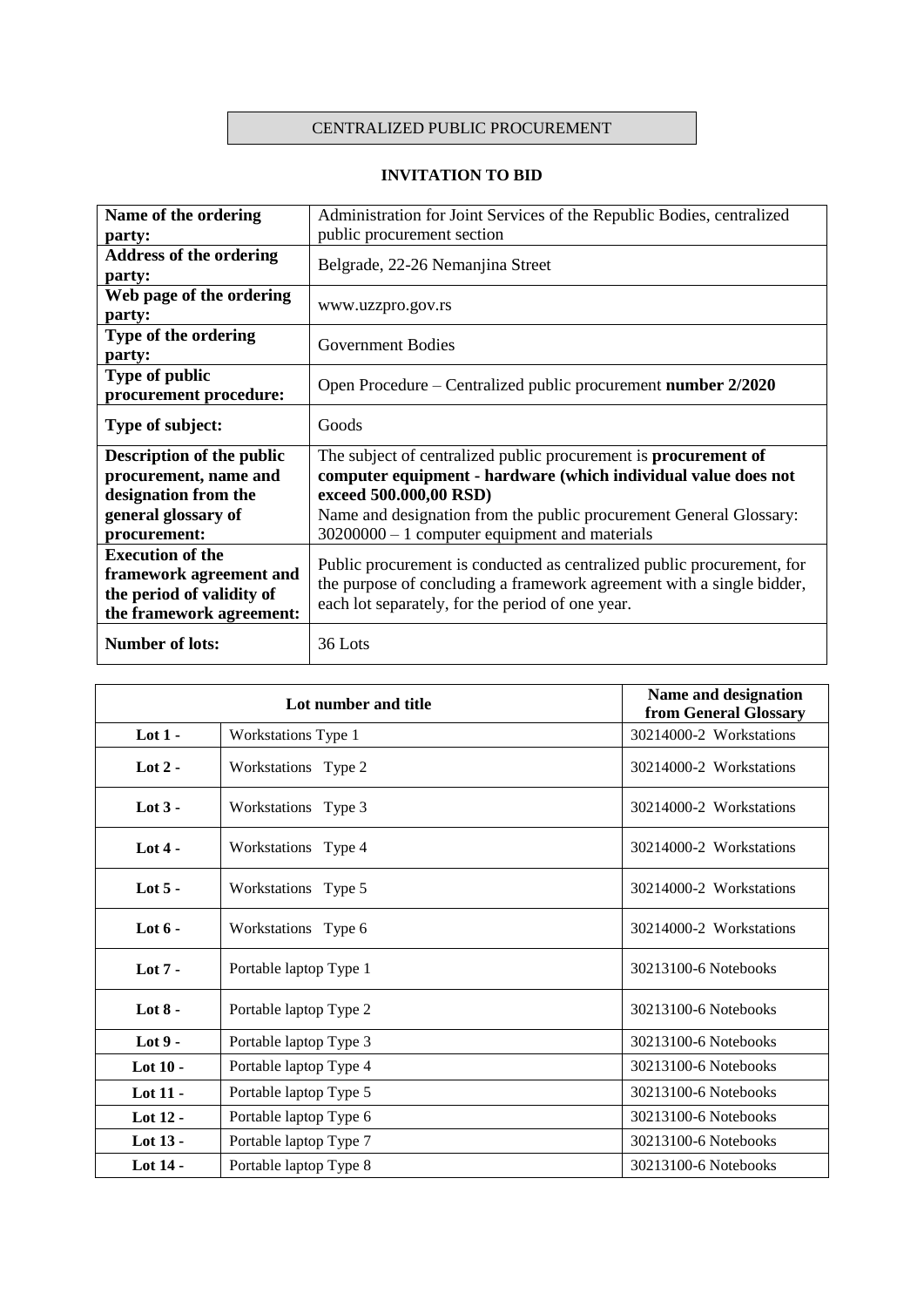|            | Lot number and title                                                                       | Name and designation<br>from General Glossary        |
|------------|--------------------------------------------------------------------------------------------|------------------------------------------------------|
| Lot 15 -   | Portable laptop Type 9                                                                     | 30213100-6 Notebooks                                 |
| Lot 16 -   | Printing devices Type 1 (black and white laser printer A4)                                 | 30232110-8 Laser printers                            |
| Lot 17 -   | Printing devices Type 2 (black and white laser printer A4)                                 | 30232110-8 Laser printers                            |
| Lot 18 -   | Printing devices Type 3 (network color laser printer A4)                                   | 30232110-8 Laser printers                            |
| Lot 19 -   | Printing devices Type $4$ (black – and – white network laser<br>printer A3)                | 30232110-8 Laser printers                            |
| Lot 20 -   | Printing devices Type $5$ (black – and – white<br>multifunctional laser machine A4)        | 30232110-8 Laser printers                            |
| Lot 21 -   | Printing devices Type 6 (network black and white laser<br>printer A4)                      | 30232110-8 Laser printers                            |
| Lot 22 -   | Printing devices Type 7 (network black and white laser<br>printer A4)                      | 30232110-8 Laser printers                            |
| Lot 23 -   | Printing devices Type 8 (network black and white laser<br>printer A4)                      | 30232110-8 Laser printers                            |
| Lot 24 -   | Printing devices Type 9 (network color laser printer A4)                                   | 30232110-8 Laser printers                            |
| Lot $25$ - | Printing devices Type 10 (network black – and – white<br>multifunctional laser machine A4) | 30232110-8 Laser printers                            |
| Lot 26 -   | Printing devices Type 11 (network black – and – white<br>multifunctional laser machine A4) | 30232110-8 Laser printers                            |
| Lot 27 -   | Printing devices Type 12 (network color multifunctional<br>laser machine A4)               | 30232110-8 Laser printers                            |
| Lot 28 -   | Printing devices Type 13 (black and white multifunction<br>laser machine A3)               | 30232110-8 Laser printers                            |
| Lot 29 -   | Printing devices Type $14$ (network black – and – white<br>multifunction laser machine A3) | 30232110-8 Laser printers                            |
| Lot 30 -   | Monitors Type 1                                                                            | 33195100-4 Monitors                                  |
| Lot 31 -   | Monitors Type 2                                                                            | 33195100-4 Monitors                                  |
| Lot 32 -   | Uninterruptible Power Supply Type 1                                                        | 31154000-0 Devices for<br>uninterrupted power supply |
| Lot 33 -   | Uninterruptible Power Supply Type 2                                                        | 31154000-0 Devices for<br>uninterrupted power supply |
| Lot 34 -   | Uninterruptible Power Supply Type 3                                                        | 31154000-0 Devices for<br>uninterrupted power supply |
| Lot 35 -   | Uninterruptible Power Supply Type 4                                                        | 31154000-0 Devices for<br>uninterrupted power supply |
| Lot 36 -   | Uninterruptible Power Supply Type 5                                                        | 31154000-0 Devices for<br>uninterrupted power supply |

| <b>Framework Agreement award</b><br>criteria:                                                  | Lowest price                                                                                                                                                                                                                                                                                                                                                                                                                                  |
|------------------------------------------------------------------------------------------------|-----------------------------------------------------------------------------------------------------------------------------------------------------------------------------------------------------------------------------------------------------------------------------------------------------------------------------------------------------------------------------------------------------------------------------------------------|
| <b>Manner of obtaining tender</b><br>documents, i.e. the web page<br>with available documents: | Tender documents shall be downloaded from the Public Procurement Portal:<br>portal up nine and from the web page of the ordering party:<br>www.uzzpro.gov.rs                                                                                                                                                                                                                                                                                  |
| <b>Bidding procedure and deadline</b><br>for submission of the bids:                           | Bids shall be submitted by the bidders directly or via post office.<br>Should the bid be submitted via post office, the bidder must ensure that the<br>ordering party received it by the date and hour specified herein.<br>Bids shall be delivered in written form in Serbian language and in enclosed<br>envelope or box, sealed in such mode, that during the bid opening, it shall<br>be certain that the bid has not been opened before. |